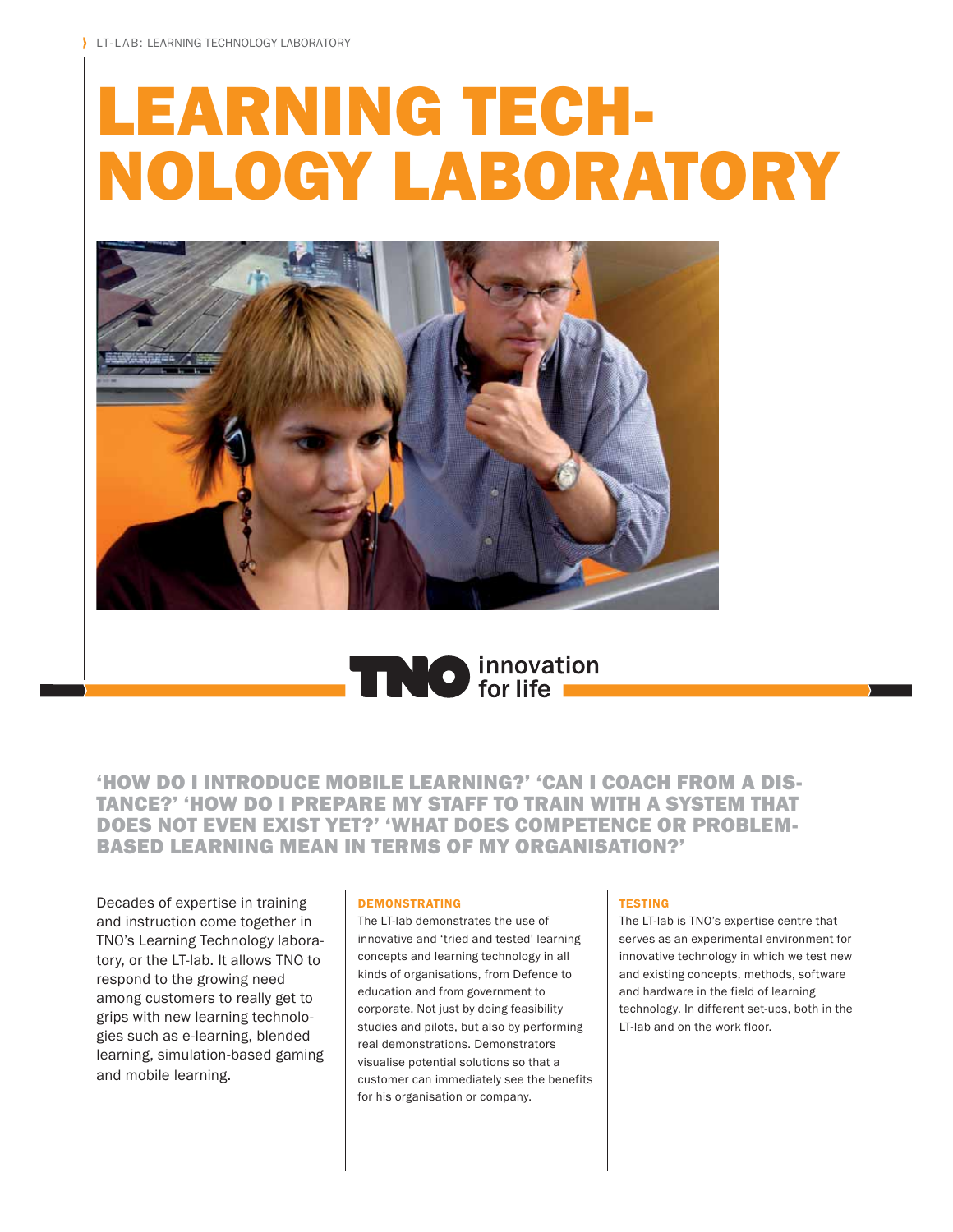#### STANDARDISING

The LT-lab assists in the complex process of introducing learning technology by helping organisations translate their organisational, pedagogical and technical arrangements into standards. We do this by utilising the wide-spread TNO expertise in education and training, and extensive learning technology facilities. Moreover, we can lean on our experience with our extensive network within government and industry circles.



### WHAT DOES THE LT-LAB HAVE TO OFFER?

The LT-lab has a strong focus on collaborating with the market. The expertise we have built up in implementation programmes is used to offer a customised solution to each customer's learning technology question. The LT-lab is not bound to a particular vendor or system, which means that our customers have maximum flexibility when selecting learning technology solutions and hardware.

Our vision embraces the use of organisational, pedagogical and technical innovation. TNO's expansive knowledge and extensive facilities are put to use in the LT-lab in the light of these three dimensions.

## GETTING BACK TO THE LABOUR MARKET WITH E-LEARNING?

Not everyone requires the same amount of support when returning to the labour market. The LT-lab built an e-demonstrator for customised learning advice. Answering postulations like 'I feel confident at job interviews' in a non-threatening environment generates a specific



profile, including a suitable learning recommendation, for the employment seeker. This enables him or her to pursue development that will enhance his or her chances of employment. We also developed appealing exercise modules that employment seekers can try out for a relevant problem situation, such as asking questions about a vacancy.

#### MOBILE LEARNING IN THE LT-LAB

Customised learning using your mobile phone, PDA or laptop. Not only is it possible, it works. The LT-lab developed the Mobile Learning Unit (MLU) which offers technicians simple access to the learning content they need. Advanced mobile equipment enables experts to guide technicians from a distance – from their own workplace or their home. In addition, there are case-based exercises that can be started up at any moment. The MLU is suitable for any educational setting in which students want to learn in a flexible



way. At the time and place of their choosing! The MLU was the result of collaboration between TNO's technicians, educational experts, teachers, policy makers and domain experts. In this way, we make innovative inroads on a technical, pedagogical and organisational level.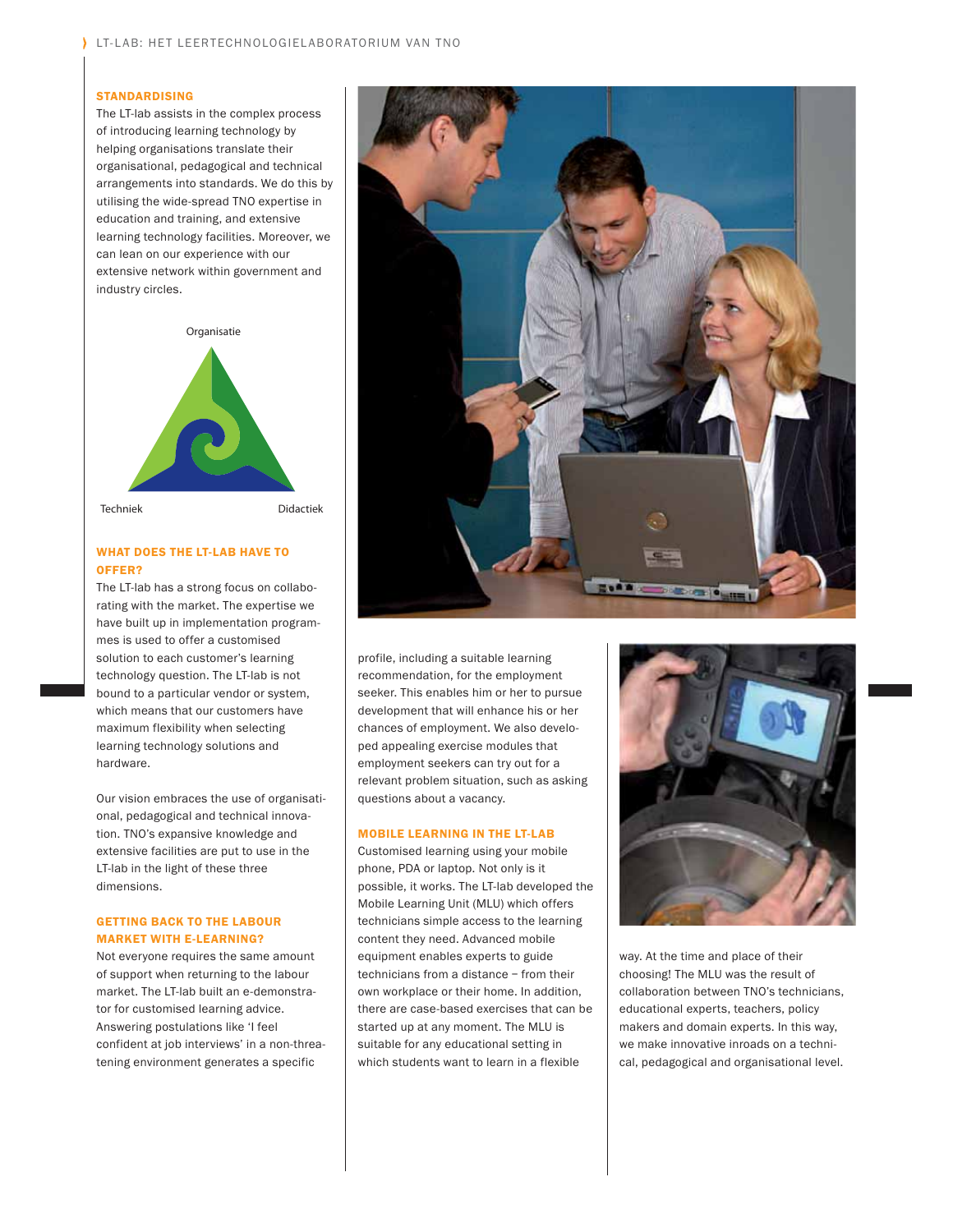#### JUST-IN-TIME LEARNING

A key development is the design of learning technology that enables one to learn 'just in time': JiT learning. But how does that work in a crisis situation, for instance during a terrorist attack? How much can one still learn at that moment? The LT-lab studies how JiT learning can add to the individual possibilities and needs. We've used JiT learn ing to boost the ability of citizens to cope in disasters and attacks. It is an approach that allows the citizen to select from a range of learning modules that vary in form and content. This may be a checklist or a rapid first-aid course that he or she can study via a mobile phone, the internet or a folder. Hence, the LT-lab not only investigates the technological options and limitations of mobile tools. We integrate the technological knowledge with a sensible approach for using JiT, customised to the needs of the user.



#### BLENDED LEARNING FOR THE AIR FORCE

The Netherlands Royal Air Force was considering the use of distance learning for its F-16 technicians. Together with instructors and staff of the air force, the LT-lab designed a blended learning environment in which paper syllabuses, e-learning modules and F-16 simulation slotted together perfectly. The development of this learning environment is a good

# TNO'S EXPERTISE CENTRE THAT SERVES AS AN EXPERIMENTAL ENVIRONMENT FOR INNOVATIVE LEARNING TECHNOLOGY.



example of our 'Rapid Prototyping' expertise. This enabled the air force to rapidly gain a clear overview of the main problems related to distance learning during missions, problems that demand the organisational, technical and didactic aspects to be addressed. We are currently working on actual implementation.

#### GAMING IN LEARNING PROGRAMMES

One of the most intriguing developments in today's learning technology is the use of games. It stands to reason. Games encourage experience-geared learning. Effective use of games in learning programmes demand knowledge of game technology and the didactics of games. The LT-lab has that knowledge and goes further by asking what aspects must be used in game-based learning, what game concepts appeal to the player to build up his or her

knowledge and how the student can be more learning-focused. The LT-lab investigates these and other questions posed by customers. For instance, during the study into the so-called 'transfer of gaming', the question about how to transfer the value of the experience gained in games to the real world. How can we use games to get the highest possible return on what we practise? The LT-lab is working on answers to this.